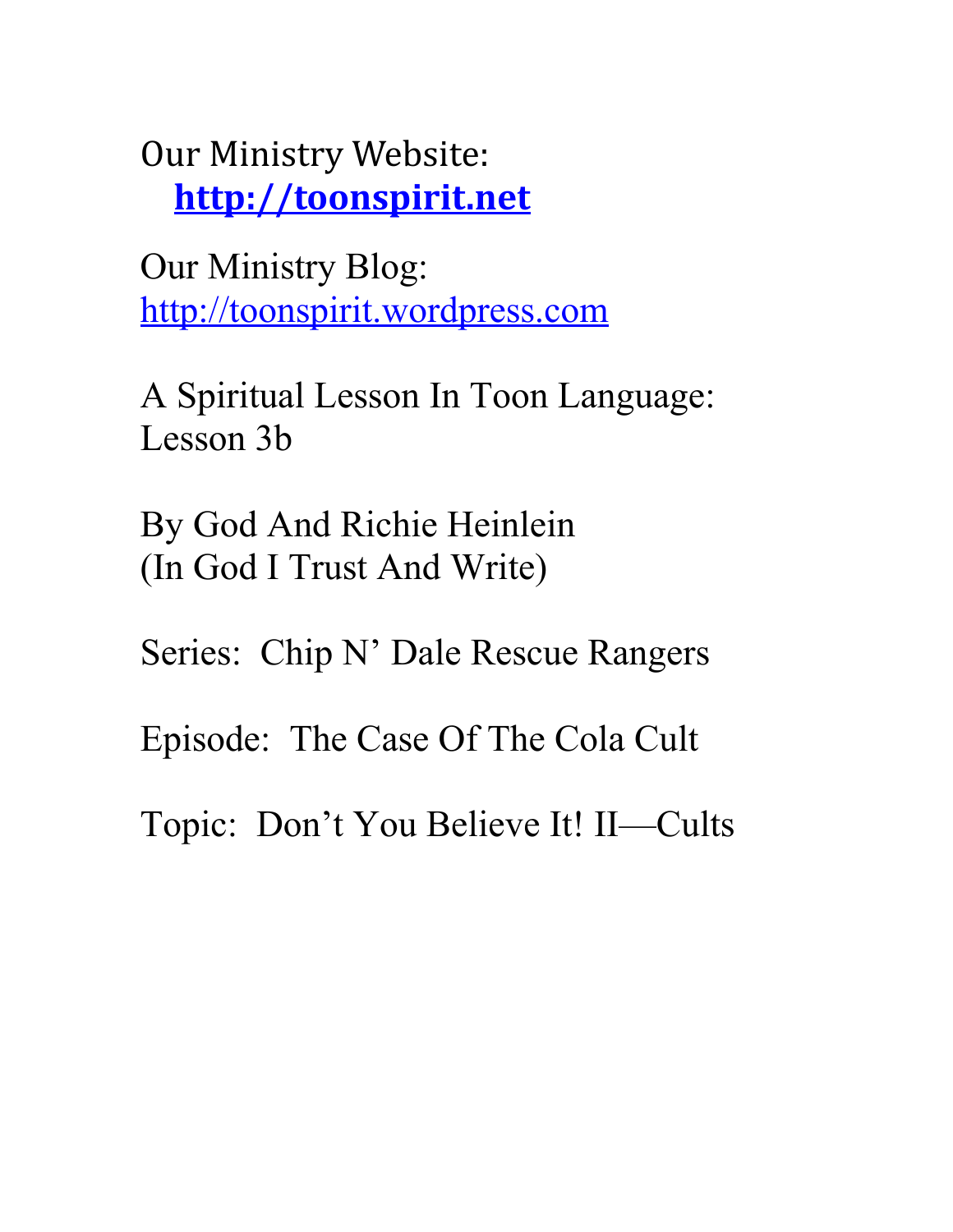## Introduction:

**I use the Chip N' Dale episode The Case Of The Cola Cult. We compare Baal worship to this surprisingly more adult Chip N' Dale episode. In my opinion however (and God's) everyone needs to see this who is open to it. This means maybe the kids who are willing to give it a shot.**

**Scriptures Used Include: I Kings 18: 16-40; John 3: 1-21**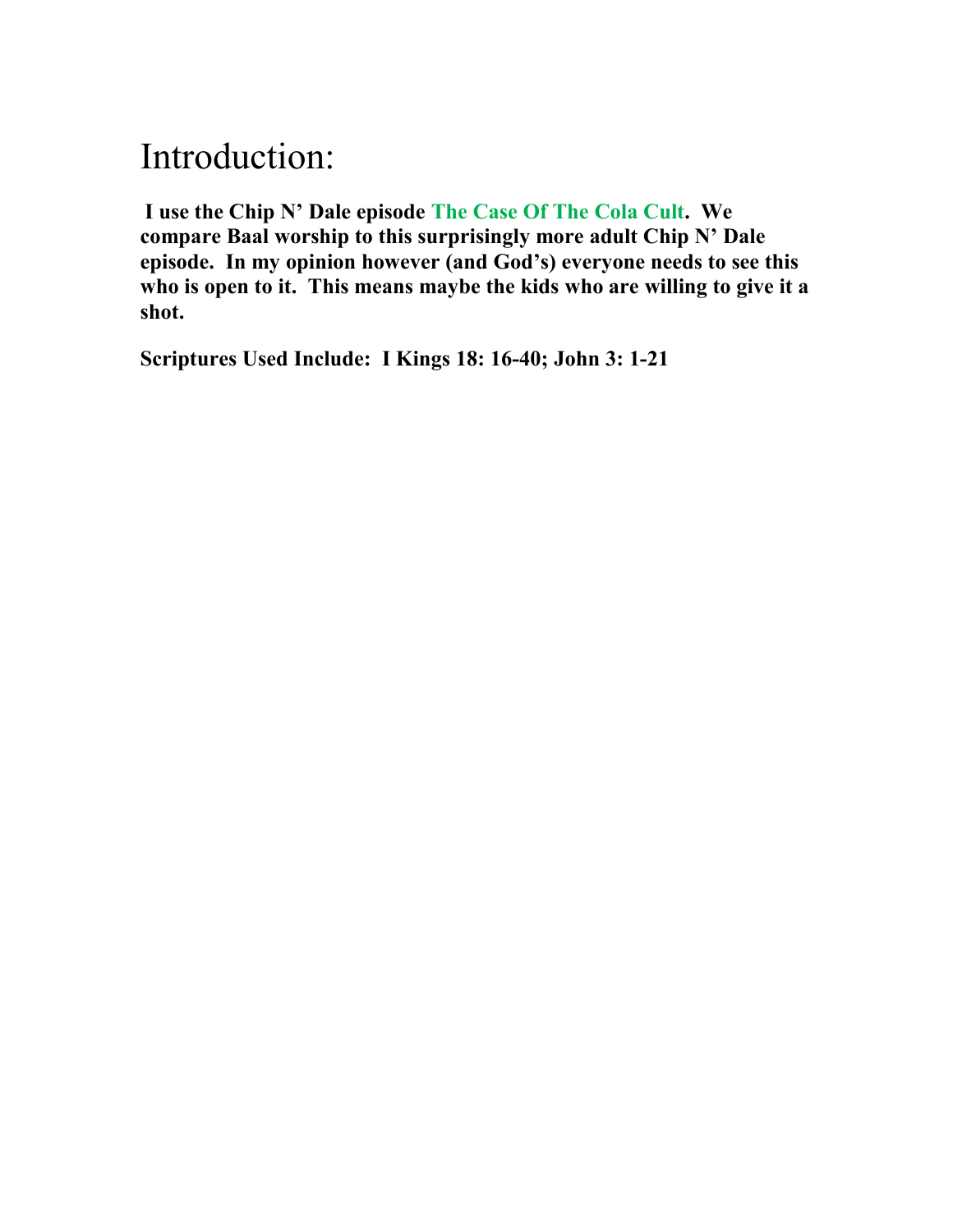I: Opening Prayer

II: Opening Analysis And Discussion: What in your opinion is a cult? Why? According to [www.wikipedia.com,](http://www.wikipedia.com/) under the word "cult" there are numerous definitions to this word.

The Random House Unabridged Dictionary definitions are: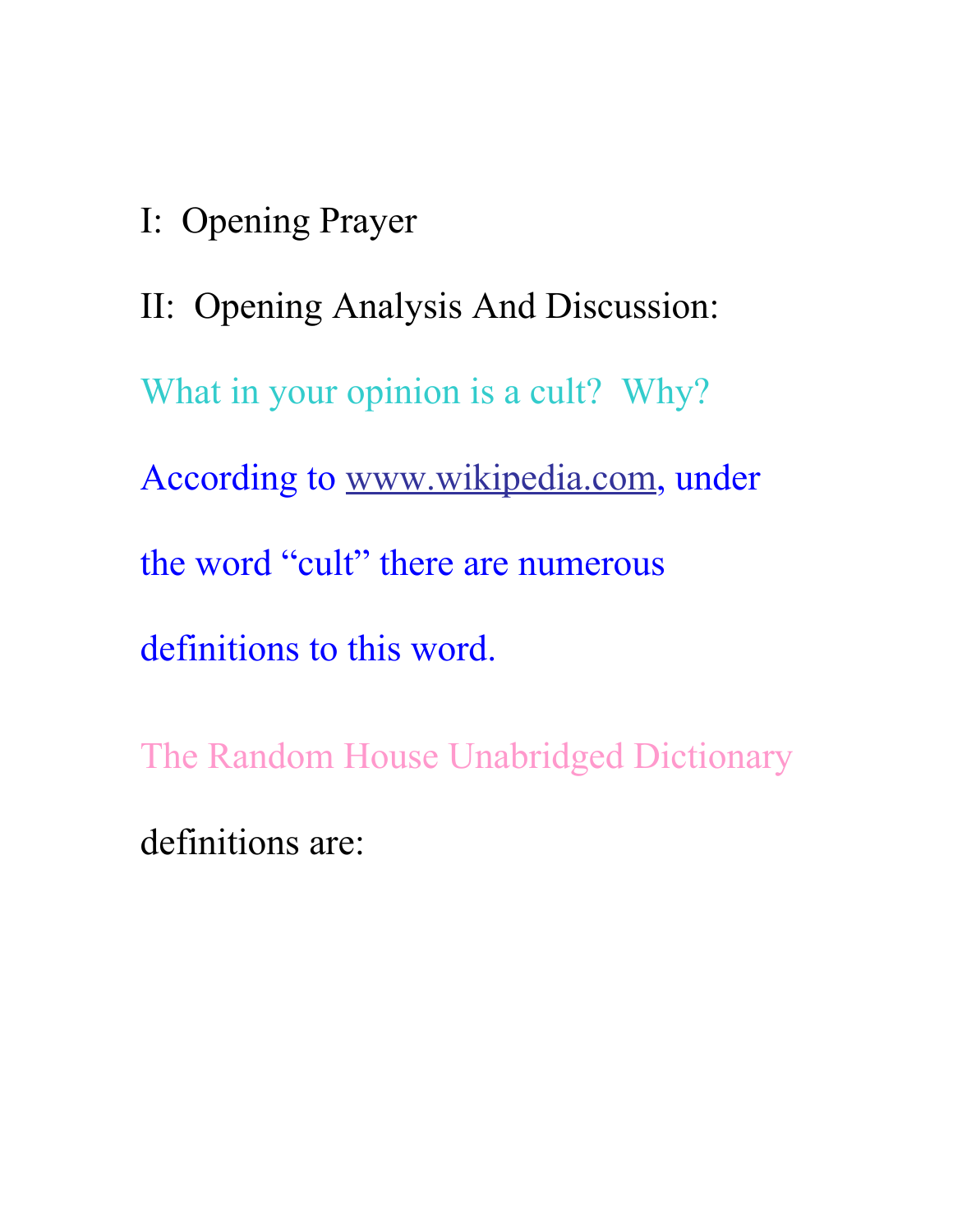- 1. A particular system of religious worship, esp. with reference to its rites and ceremonies;
- 2. An instance of great veneration of a person, ideal, or thing, esp. as manifested by a body of admirers;
- 3. The object of such devotion;
- 4. A group or sect bound together by veneration of the same thing, person, ideal, etc;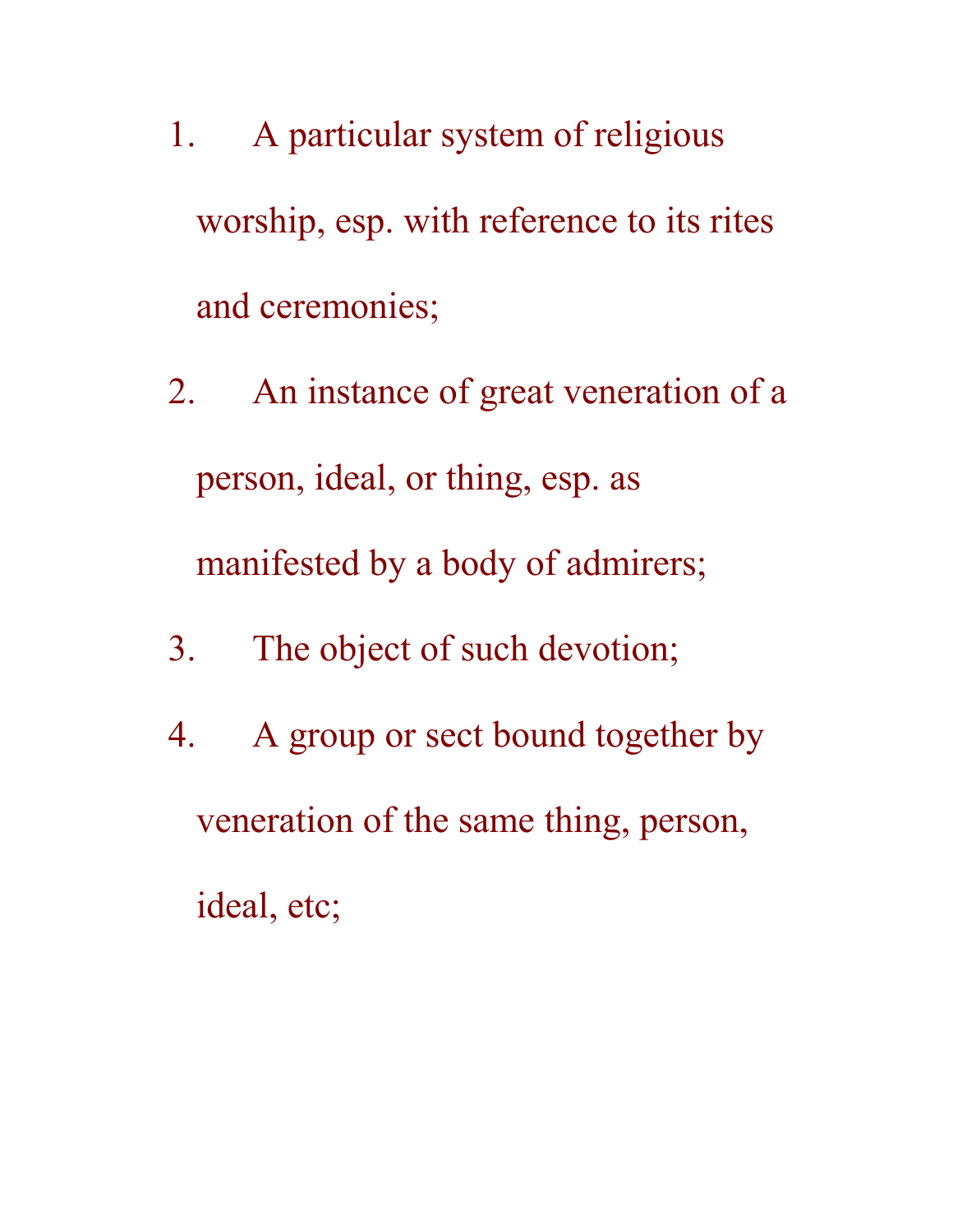- 5. Group having a sacred ideology and a set of rites centering around their sacred symbols;
- 6. A religion or sect considered to be false, unorthodox, or extremist, with members often living outside of conventional society under the direction of a charismatic leader;
- 7. The members of such a religion or sect;

8.Any system for treating human sickness that originated by a person usually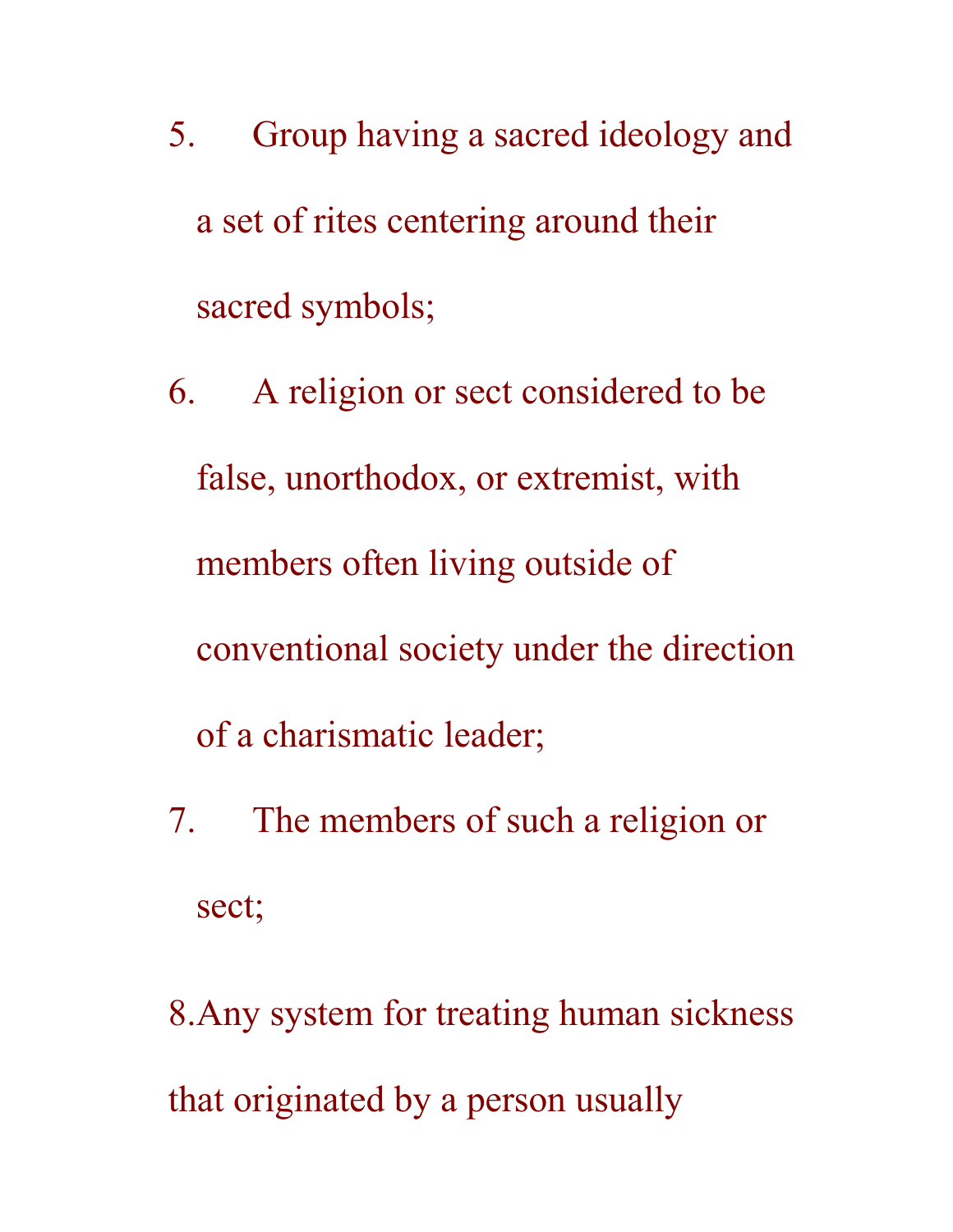claiming to have sole insight into the nature of disease, and that employs methods regarded as unorthodox or unscientific.

III: The Christian's Take On This Subject: As one can see, there are numerous dictionary definitions of the word; however, we are focusing on definitions #6, #7, and #8 (We are looking at #8) because we are assuming that sole knowledge of cures like this are unfounded, except for the case of the One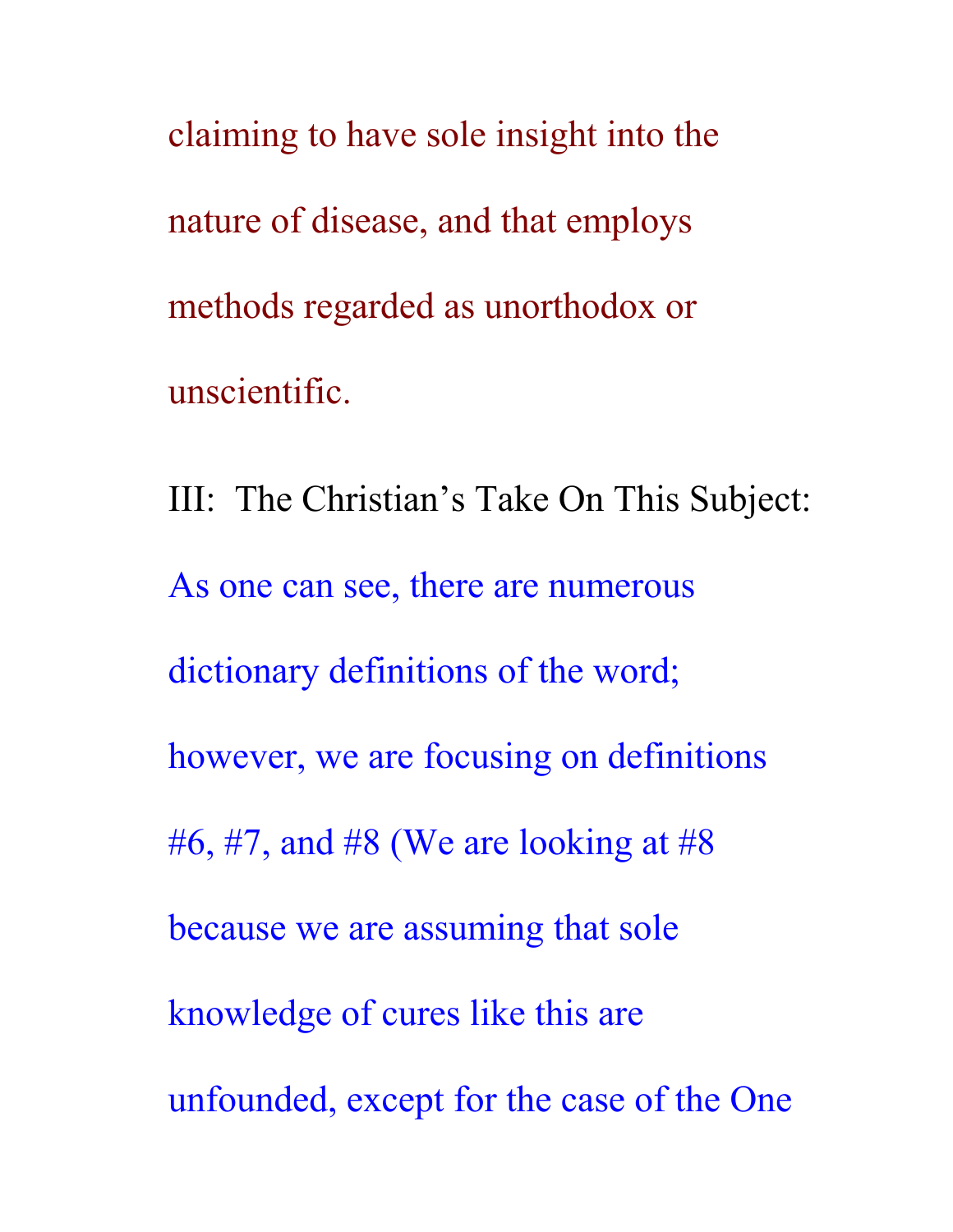True Triune God) for this lesson, because we are studying falsehoods in bad doctrines and their teachers.

We are looking at #'s 2 and 3 because we are looking at the Christian's side of this sticky issue. Because of our Lord and Savior Jesus Christ, we as Christians can easily be mistaken for a false cult. We as Christians know and believe that we don't worship a person, rather we worship God in three forms: Father, Son, And Holy Spirit.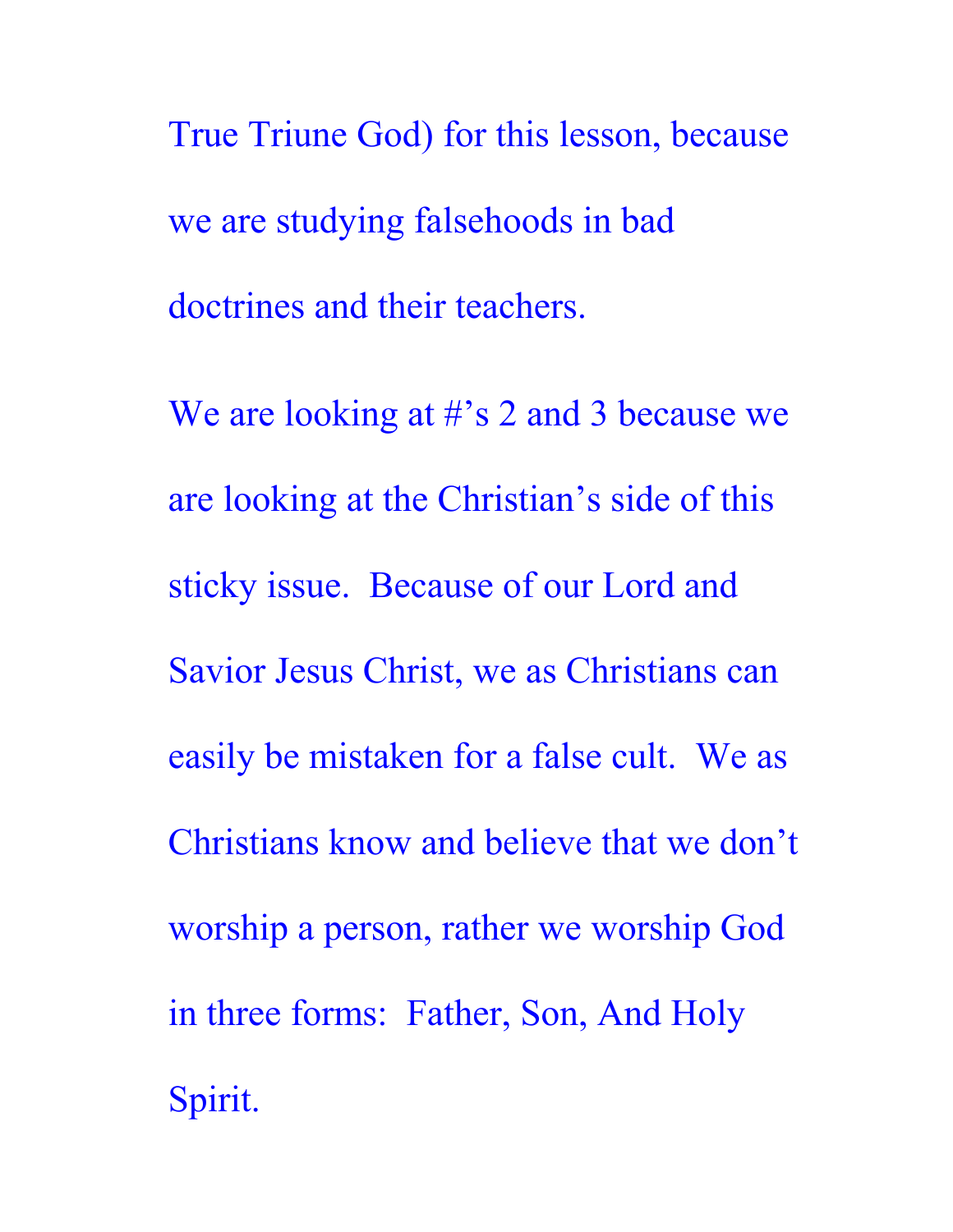Now, addressing the religions, people, and gods that we are talking about; in the Christian perspective, why do you think that some people might believe in the people and religions that these definitions would apply to?

IV: Cartoon Show: I will now show a surprisingly serious Chip N' Dale episode called The Case Of The Cola Cult.

For the cartoon link go to: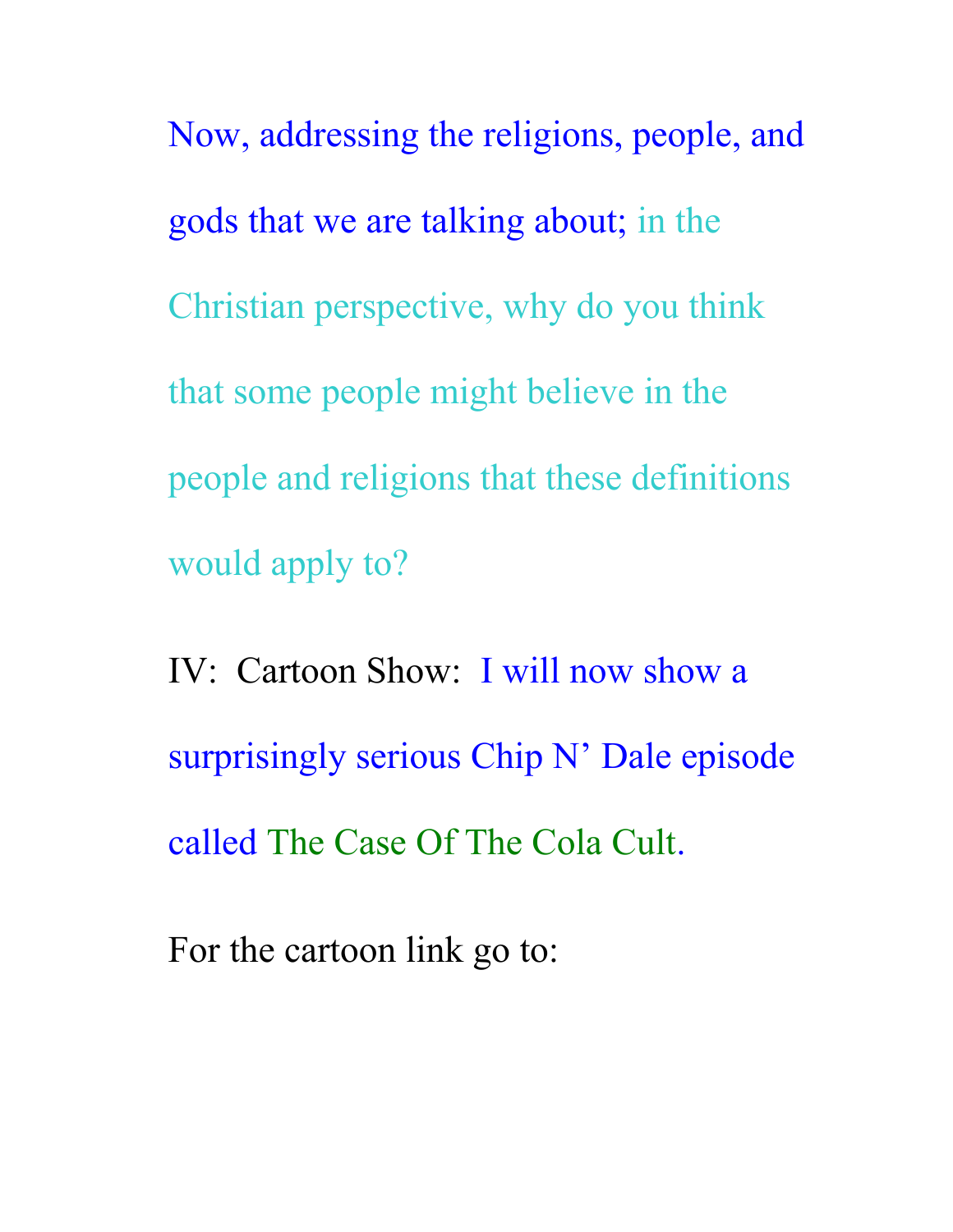http://toonspirit.net/lessons and studies/13/

[C4False\\_Doctrine.webm](http://toonspirit.net/lessons_and_studies/l3/C4False_Doctrine.webm)

V: Bible Study I: I Kings 18: 16-40 Now, before we get into this Bible passage, we all need to understand that there is a major, severe drought in this land (lasting now for 3 years) because King Ahab and Queen Jezebel have ordered the worship of Baal. Read The Passage. Linking to the cartoon, why are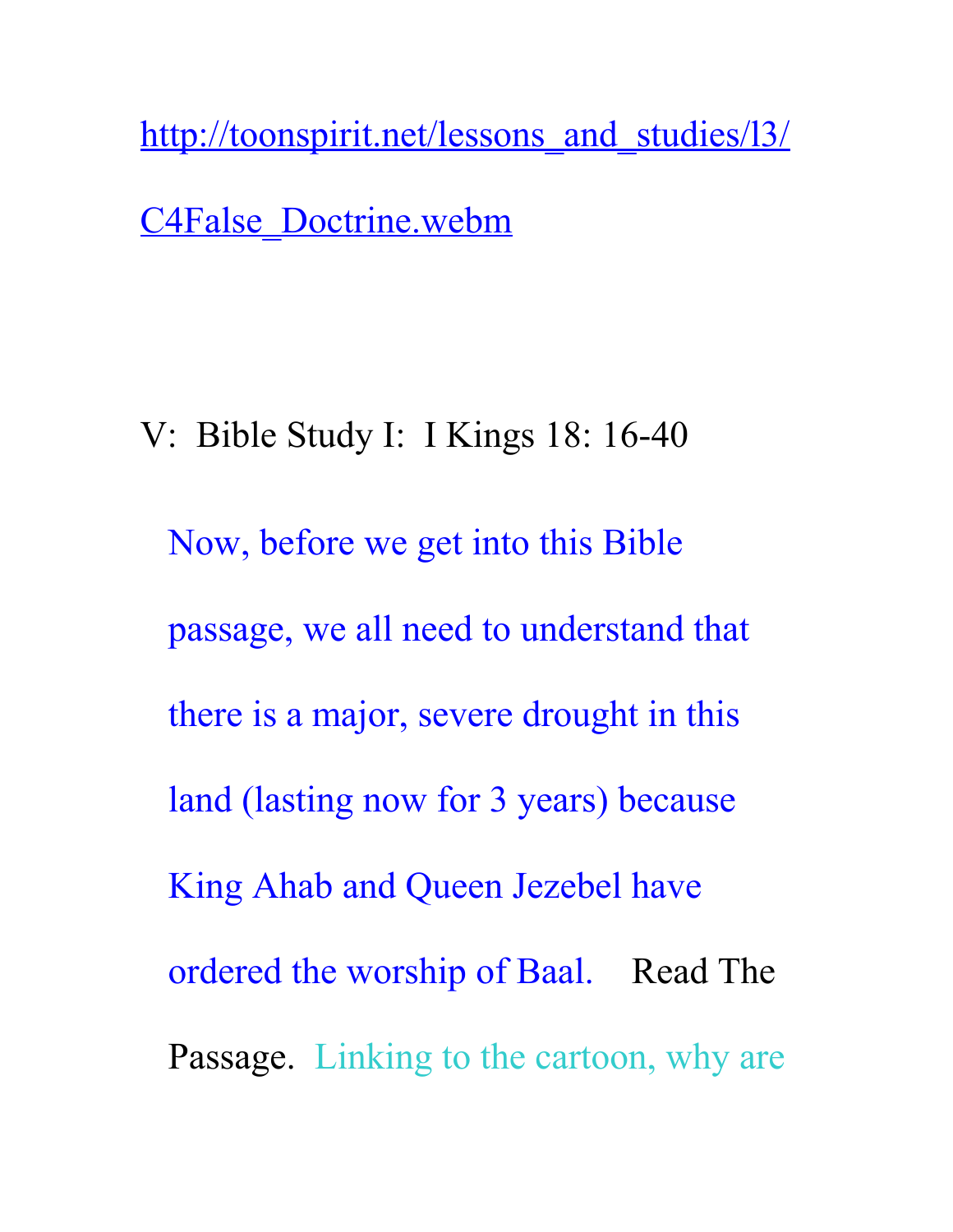both the cartoon scenario (worship of a cola commercial and Baal worship) bad things? How are they related? Why would someone want to be in a group that worships Baal or the cola commercial? According to [www.wikipedia.com,](http://www.wikipedia.com/) there are some interesting reasons why people may worship Baal or a cola commercial. We are going to see an interesting term that needs definition. An "NRM" is an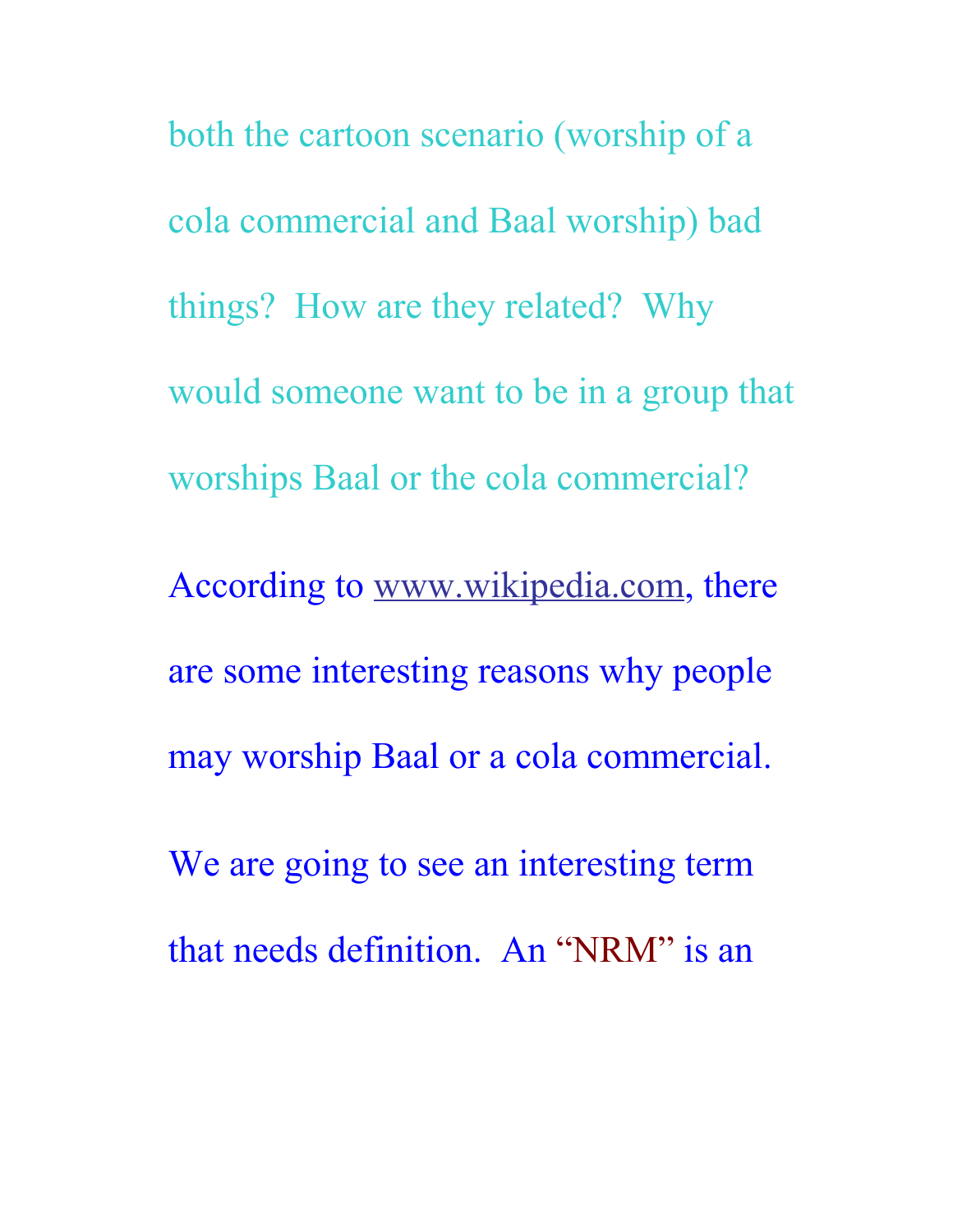abbreviation for "New Religious

Movement"

[www.wikipedia.com](http://www.wikipedia.com/) states:

## **Theories about the reasons for joining a cult**

Michael Langone gives three different models regarding joining a cult  $\frac{30}{2}$  $\frac{30}{2}$  $\frac{30}{2}$ :

*"The definitional ambiguity surrounding the term cult has fueled much controversy regarding why people join cults and other unorthodox groups. Three apparently conflicting models attempt to account for conversion to unorthodox groups. The deliberative model, favored by most sociologists and religious scholars, says that people join because of what they think about the group. The psychodynamic model,*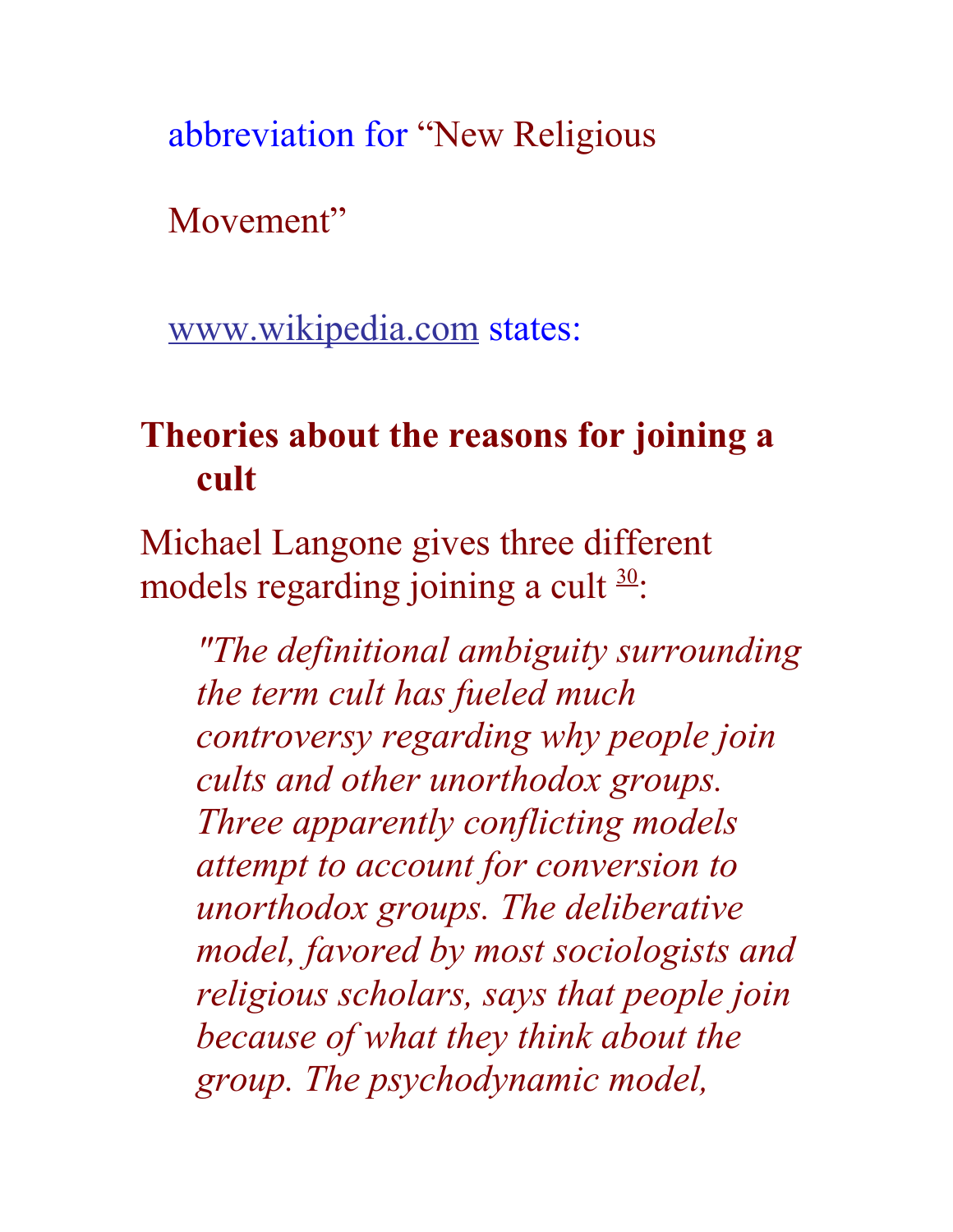*favored by many mental health professionals with little direct experience with cultists, says that people join because of what the group does for them - namely, fulfill unconscious psychological needs. The thought reform model, favored by many mental health professionals who have worked with large numbers of cultists, says that people join because of what the group does to them - that is, because of a systematic program of psychological manipulation that exploits, rather than fulfills, needs." [Both explanations are often thought to hold relevance and work in tandem.]*

According to Gallanter<sup>[11](http://en.wikipedia.org/wiki/Cult#fn_11)</sup>, typical reasons why people join cults include a search for community and a spiritual quest.

Jeffrey Hadden summarizes a lecture entitled "Why Do People Join NRMs?" (a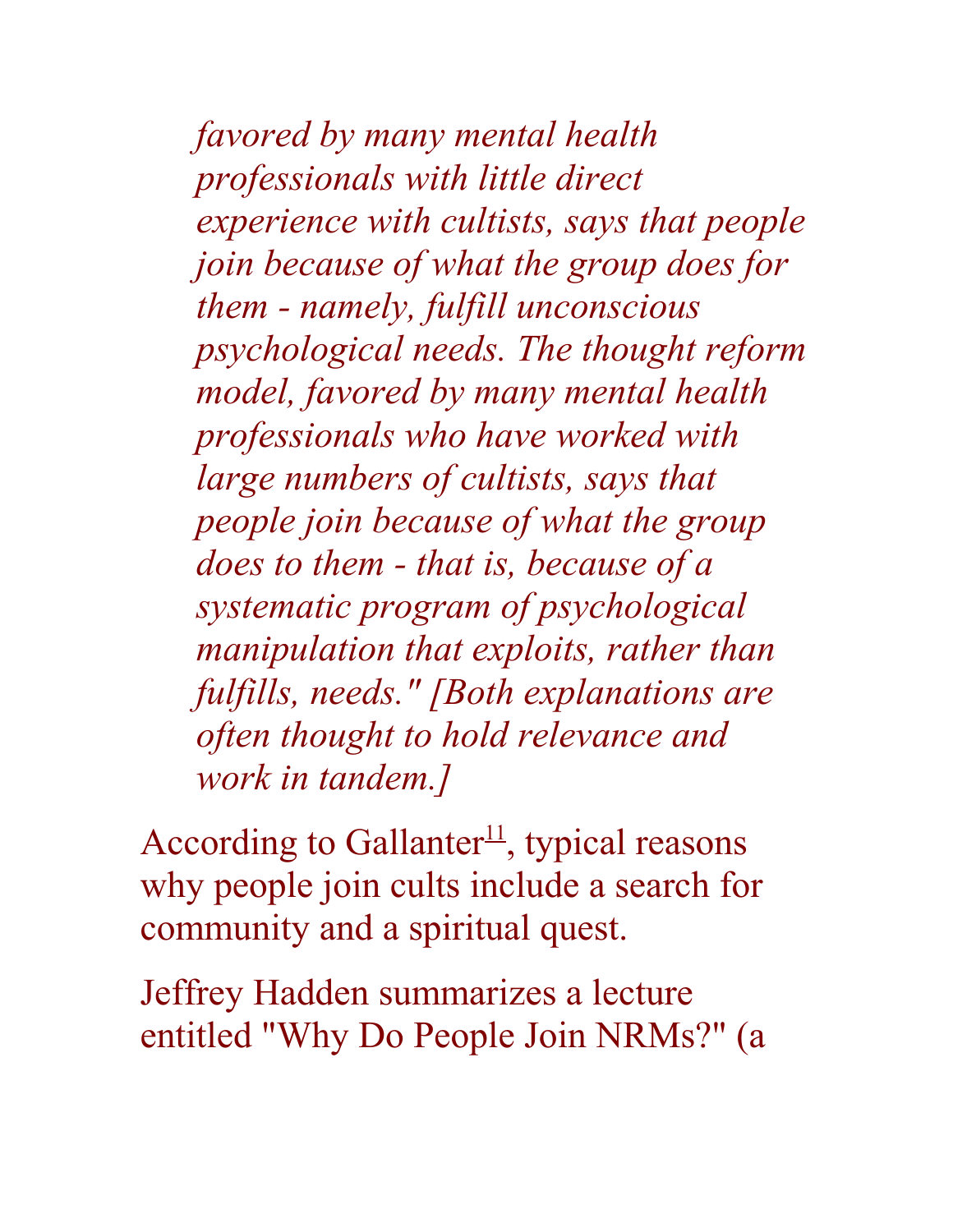lecture in a series related to the sociology of new religious movements<sup>[12](http://en.wikipedia.org/wiki/Cult#fn_12)</sup>) as follows:

- 1. Belonging to groups is a natural human activity;
- 2. People belong to religious groups for essentially the same reasons they belong to other groups;
- 3. Conversion is generally understood as an emotionally charged experience that leads to a dramatic reorganization of the convert's life;
- 4. Conversion varies enormously in terms of the intensity of the experience and the degree to which it actually alters the life of the convert;
- 5. Conversion is one, but not the only reason people join religious groups;
- 6. Social scientists have offered a number of theories to explain why people join religious groups;
- 7. Most of these explanations could apply equally well to explain why people join lots of other kinds of groups;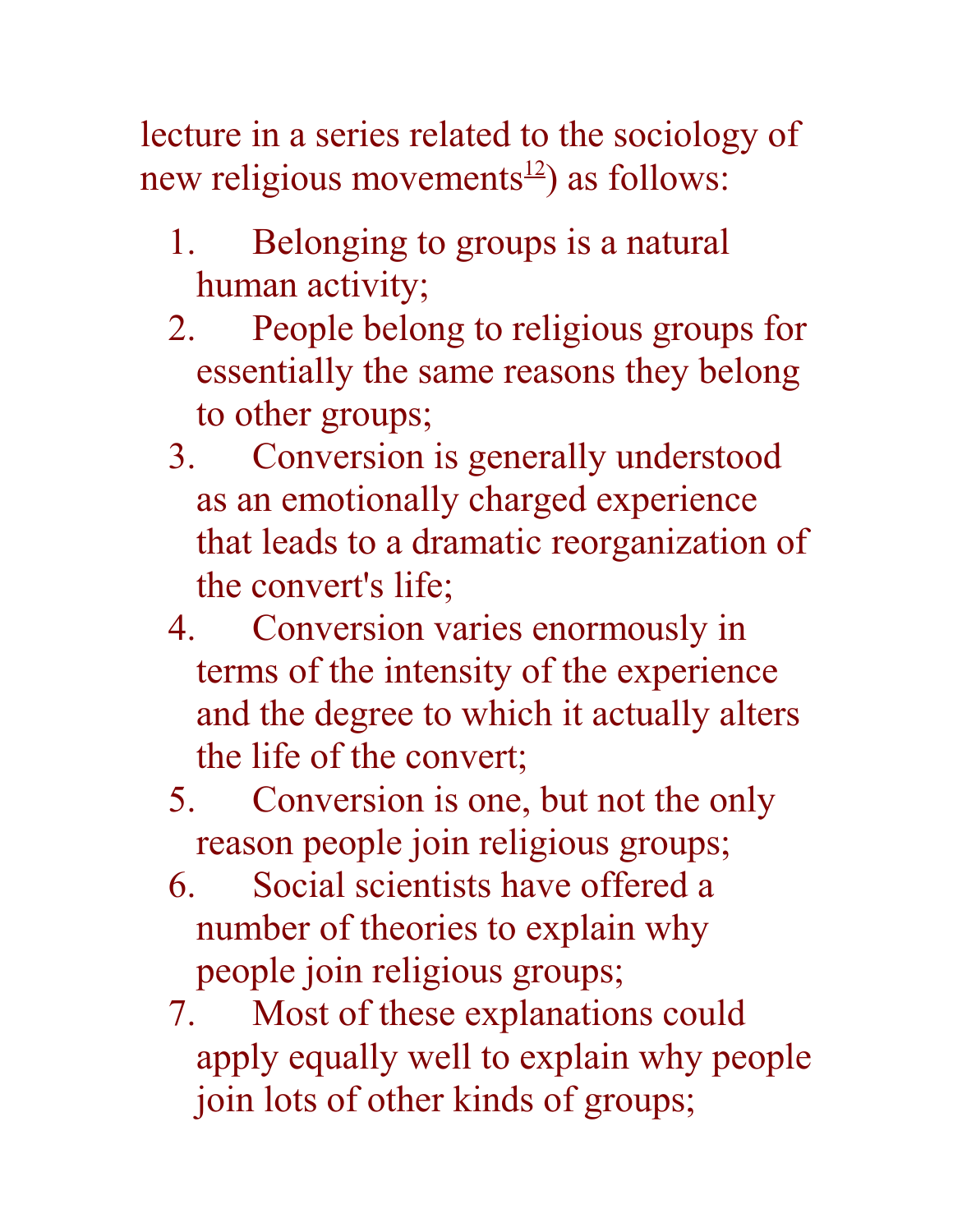- 8. No one theory can explain all joinings or conversions;
- 9. What all of these theories have in common (deprivation theory excluded) is the view that joining or converting is a natural process.

Stark and Bainbridge have questioned the

utility of the concept of *conversion*. They

suggest, instead, that the concept of

*affiliation* is a more useful concept for

understanding how people join religious

groups. $^{13}$ 

Why did Gadget try to convert to this cult? What would you do if you were in her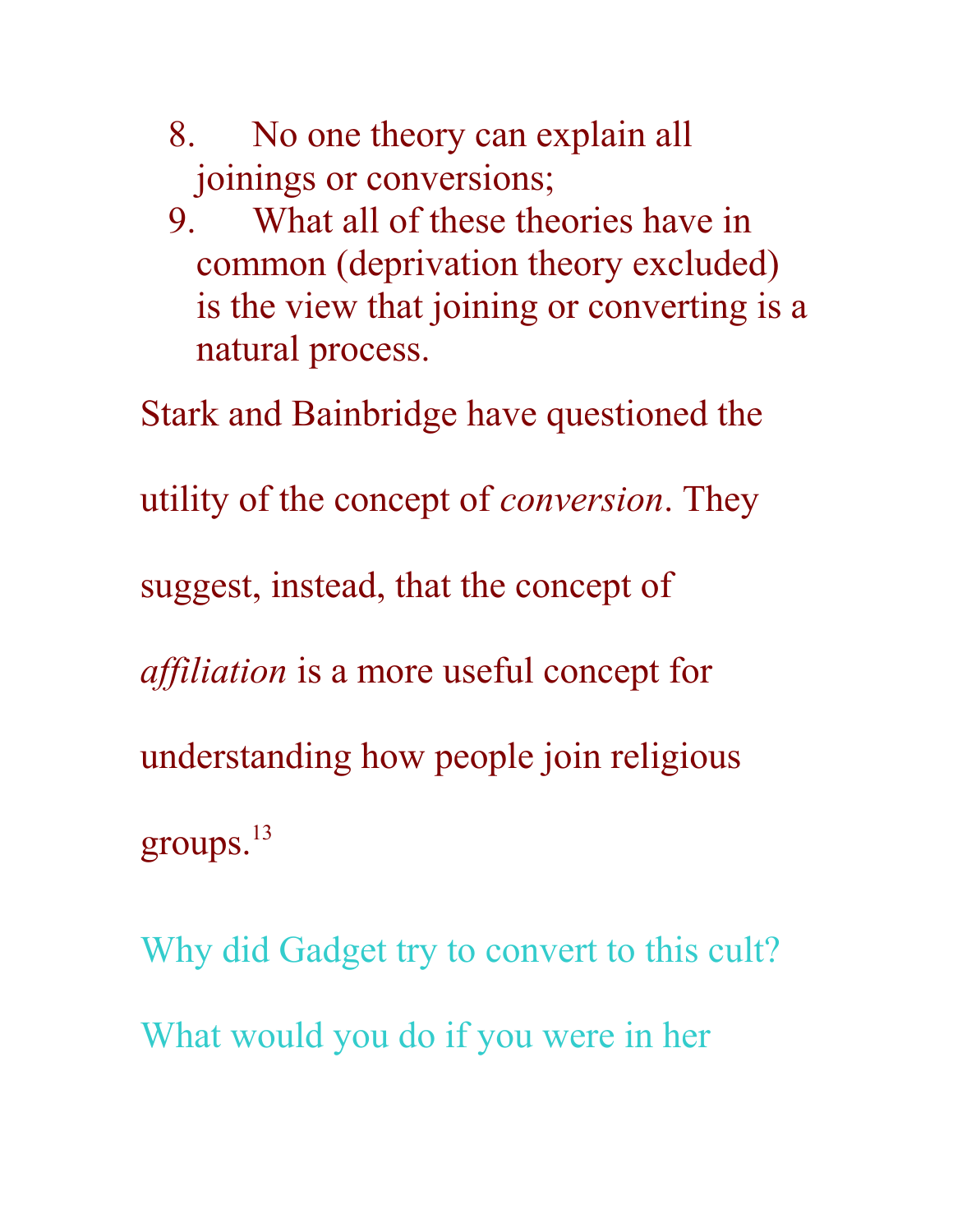shoes? Why do you think the prophets of Baal were the prophets of Baal? Do you think that they felt that they needed belonging too or is it something else? Why do you think all of these "prophets" were slain? For their work in this very false cult, King Ahab and Queen Jezebel were eventually killed. Although we didn't cover the Bible passages here, why do you think they were killed? Do you think that this was just? I know that they both were killed because the "prophets" wouldn't have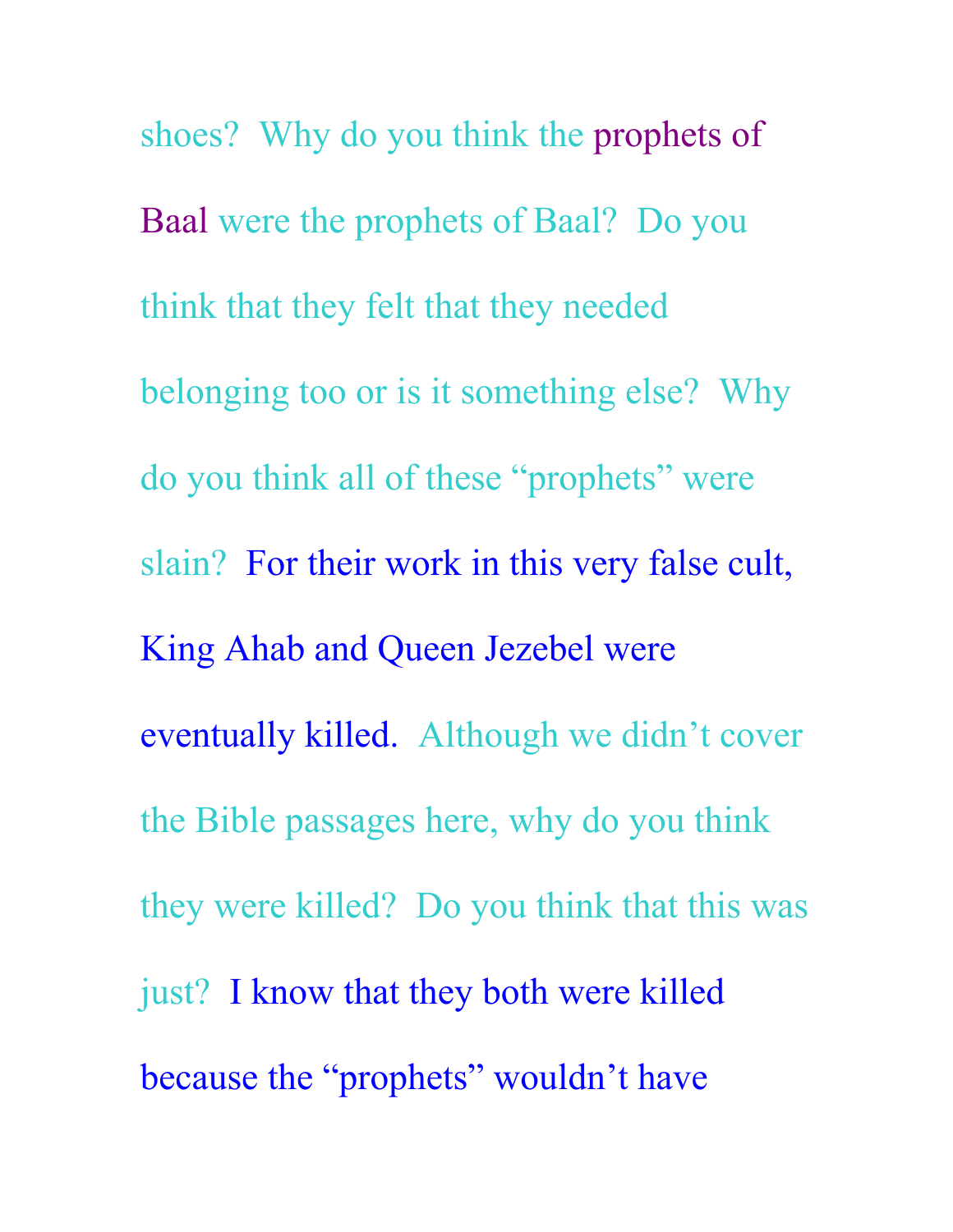declared the True God without seeing. Furthermore they may not have really turned their backs on their god that was proved false. They had to be punished for being the false prophets that they were because of the law of God that they were under. Ahab and Jezebel still didn't really believe and were put to death for their sins as well.

Ever since Jesus died on the cross and rose from the grave, we have been and forever will be under God's grace laws and His new covenant. No matter what you have done,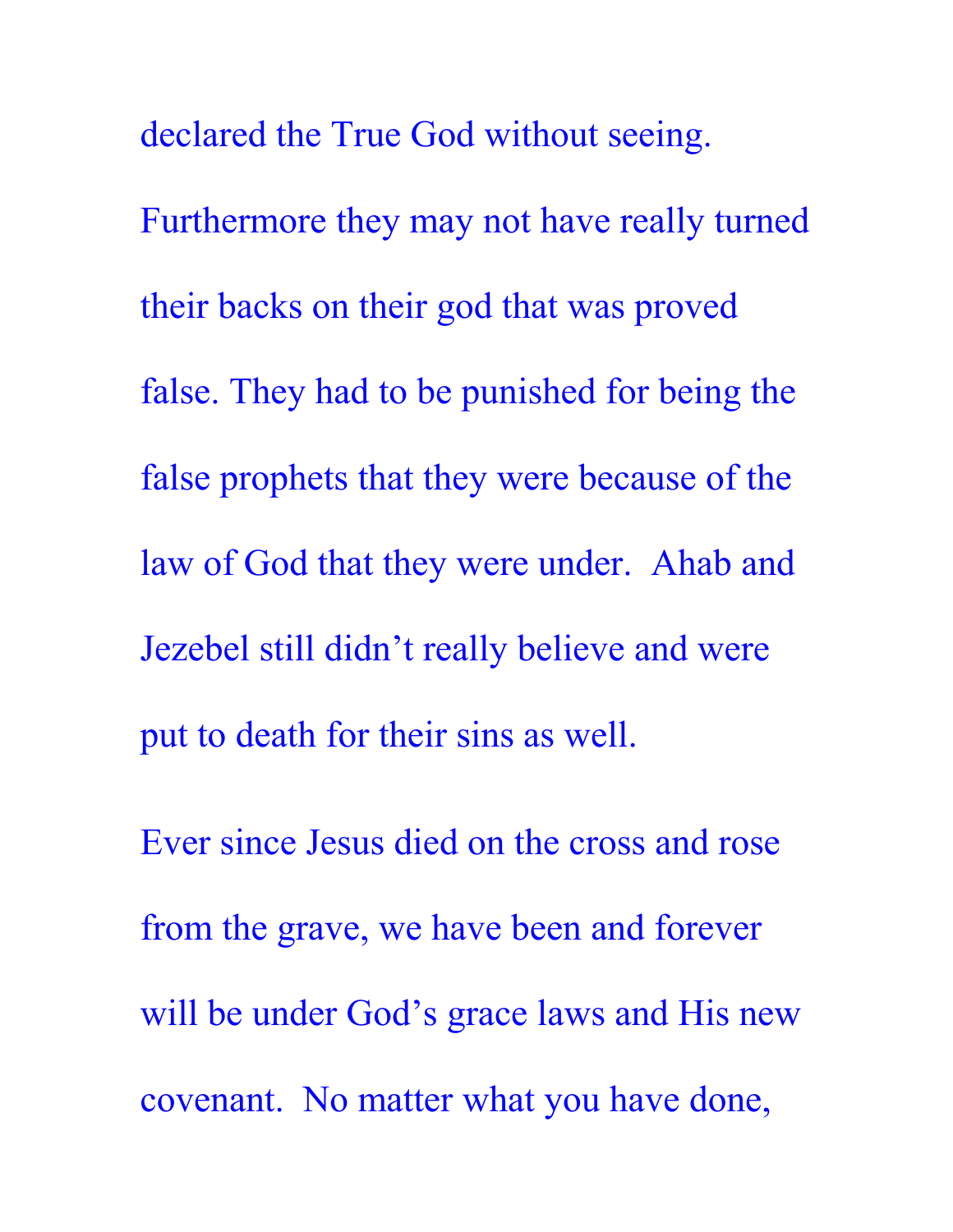you can have God's grace and not his judgment. There is of course grace in the accounts of the Old Testament even here because Israel truly turned back to God and their nation was healed (the rain came and the drought was ended). This is what God's Grace Laws and new covenant states:

VI: Bible Study II: John 3: 1-21

Jn 3:1 Now there was a man of the Pharisees named Nicodemus, a member of the Jewish ruling council.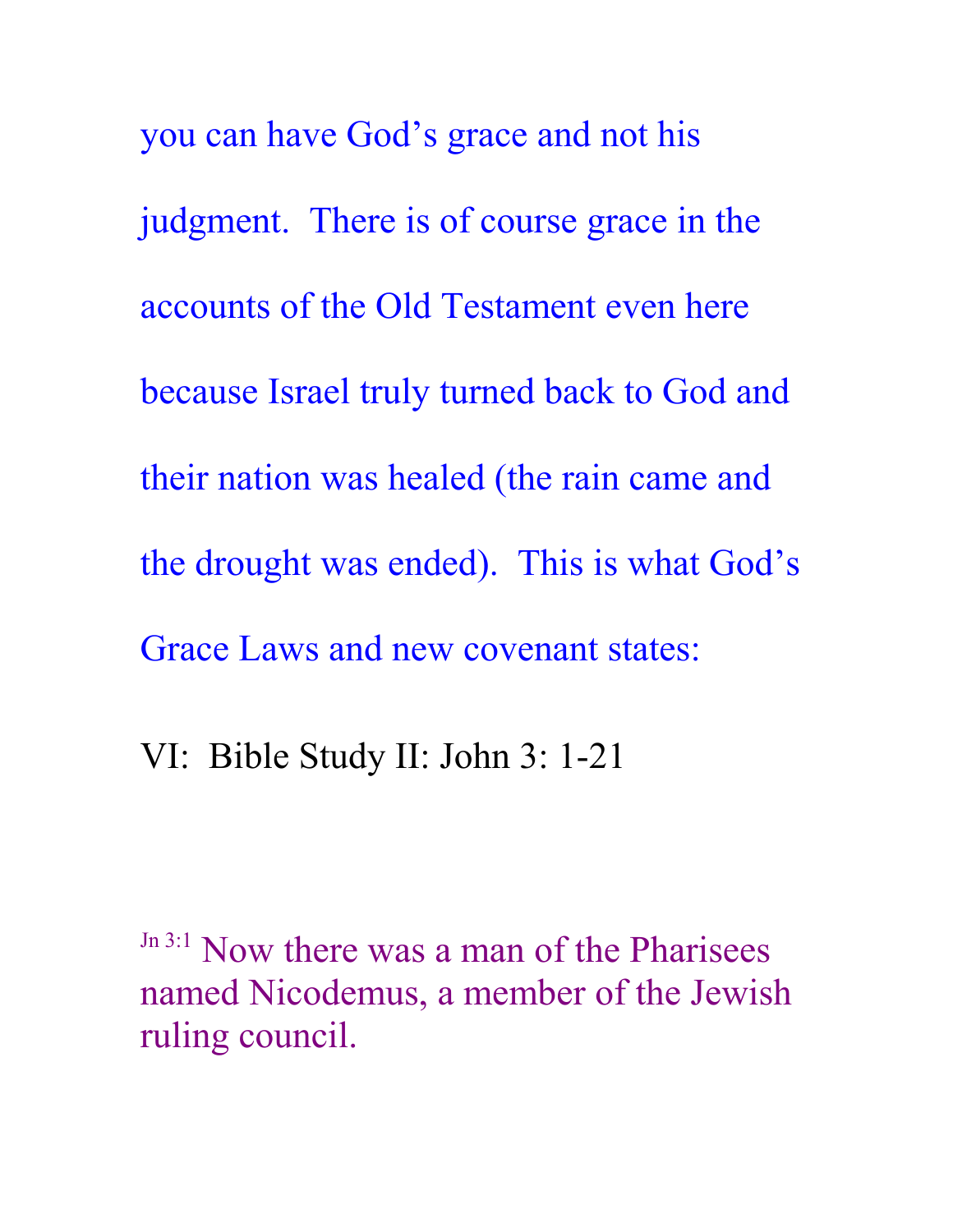Jn 3:2 He came to Jesus at night and said,

"Rabbi, we know you are a teacher who has come from God. For no one could perform the miraculous signs you are doing if God were not with him."

Jn 3:3 In reply Jesus declared, "I tell you the truth, no one can see the kingdom of God unless he is born again."

Jn 3:4 "How can a man be born when he is old?" Nicodemus asked. "Surely he cannot enter a second time into his mother's womb to be born!"

Jn 3:5 Jesus answered, "I tell you the truth, no one can enter the kingdom of God unless he is born of water and the Spirit.

Jn 3:6 Flesh gives birth to flesh, but the Spirit gives birth to spirit.

Jn 3:7 You should not be surprised at my saying, 'You must be born again.' Jn 3:8 The wind blows wherever it pleases.

You hear its sound, but you cannot tell where it comes from or where it is going. So it is with everyone born of the Spirit."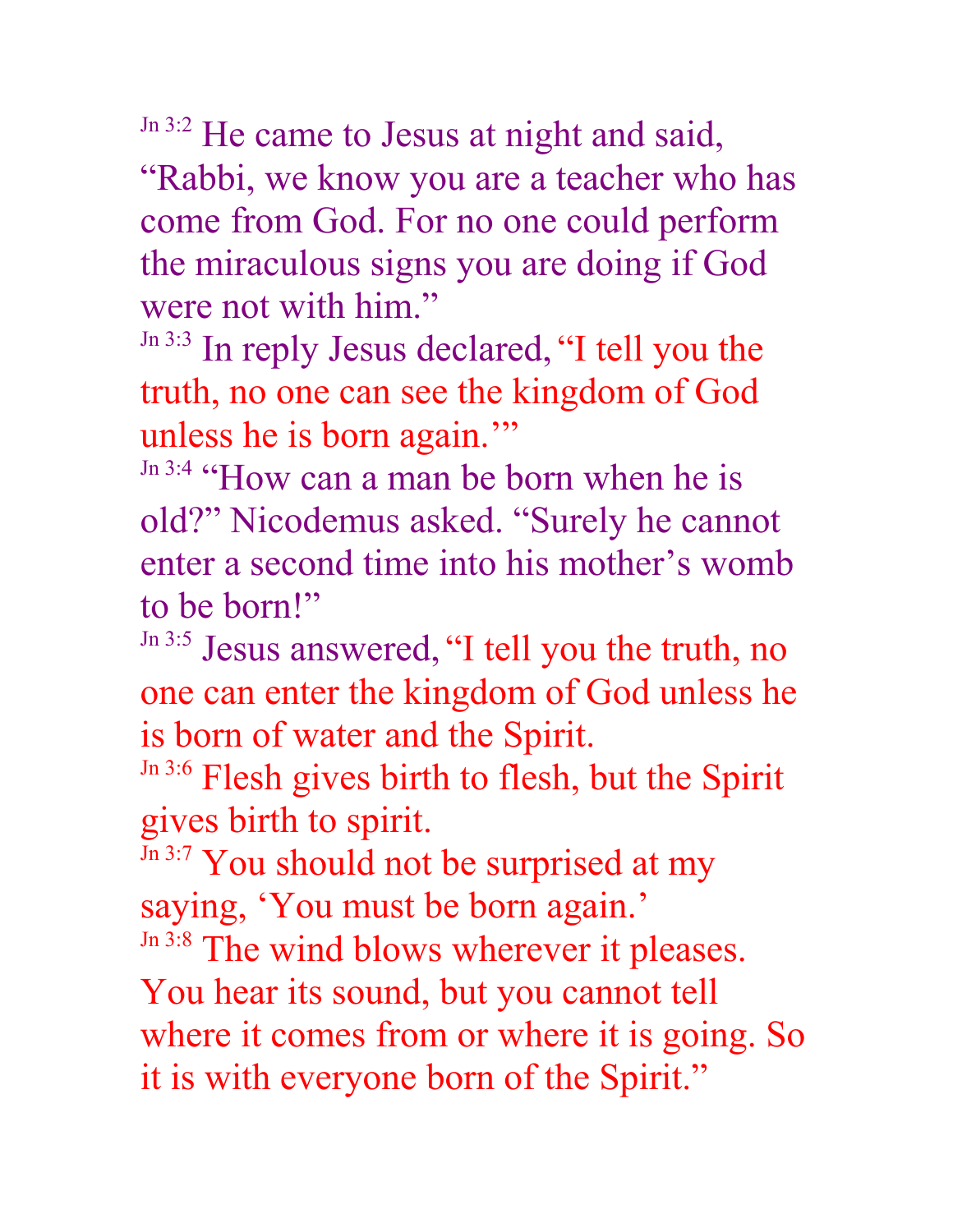Jn 3:9 "How can this be?" Nicodemus asked. Jn 3:10 "You are Israel's teacher," said Jesus, "and do you not understand these things? Jn 3:11 I tell you the truth, we speak of what we know, and we testify to what we have seen, but still you people do not accept our testimony.

Jn 3:12 I have spoken to you of earthly things and you do not believe; how then will you believe if I speak of heavenly things? Jn 3:13 No one has ever gone into heaven

except the one who came from heaven—the Son of Man.

Jn 3:14 Just as Moses lifted up the snake in the desert, so the Son of Man must be lifted up, Jn 3:15 that everyone who believes in him may have eternal life.

Jn 3:16 "For God so loved the world that he gave his one and only Son, that whoever believes in him shall not perish but have eternal life.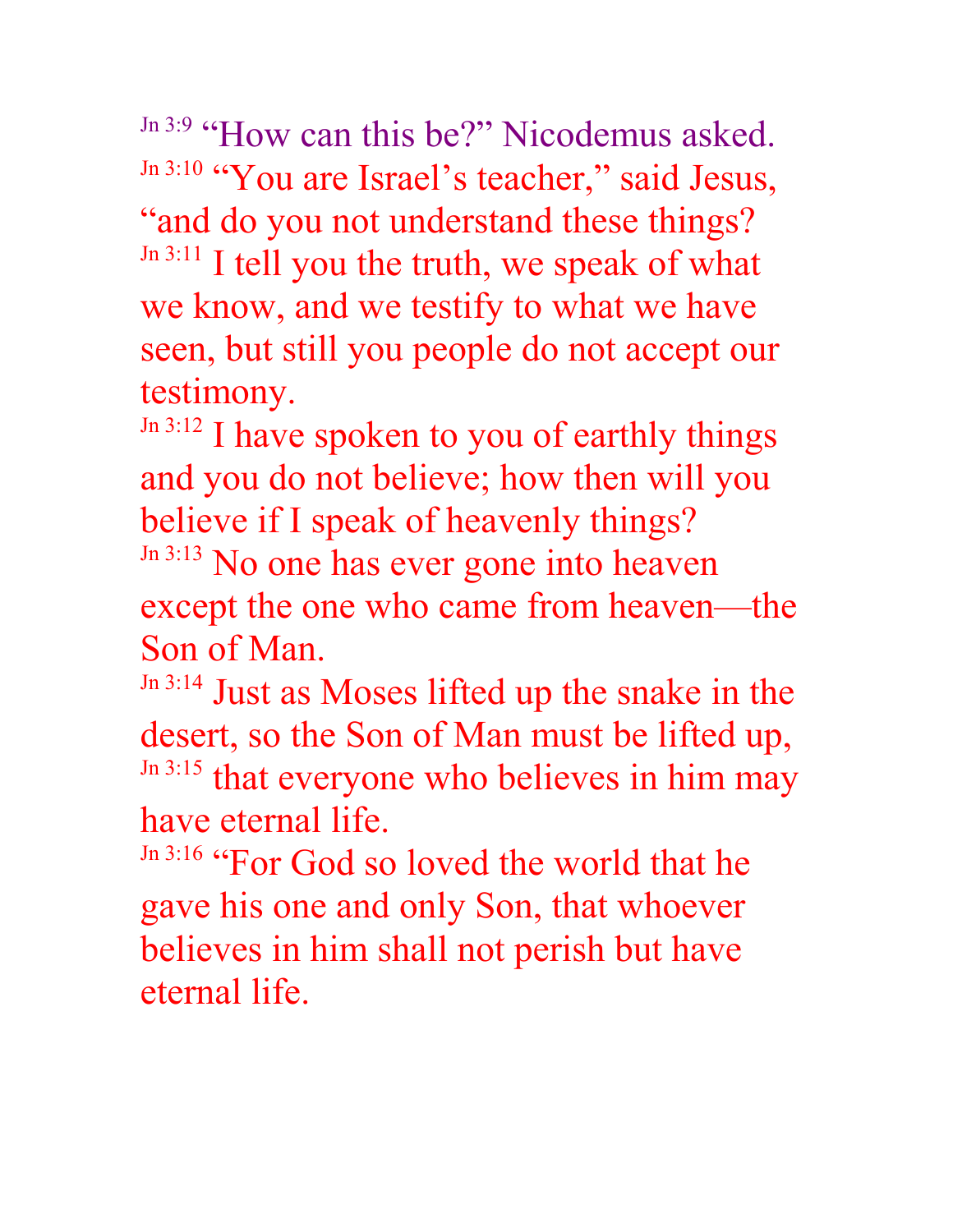Jn 3:17 For God did not send his Son into the world to condemn the world, but to save the world through him.

Jn 3:18 Whoever believes in him is not condemned, but whoever does not believe stands condemned already because he has not believed in the name of God's one and only Son.

Jn 3:19 This is the verdict: Light has come into the world, but men loved darkness instead of light because their deeds were evil.

Jn 3:20 Everyone who does evil hates the light, and will not come into the light for fear that his deeds will be exposed.

Jn 3:21 But whoever lives by the truth comes

into the light, so that it may be seen plainly

that what he has done has been done through

God."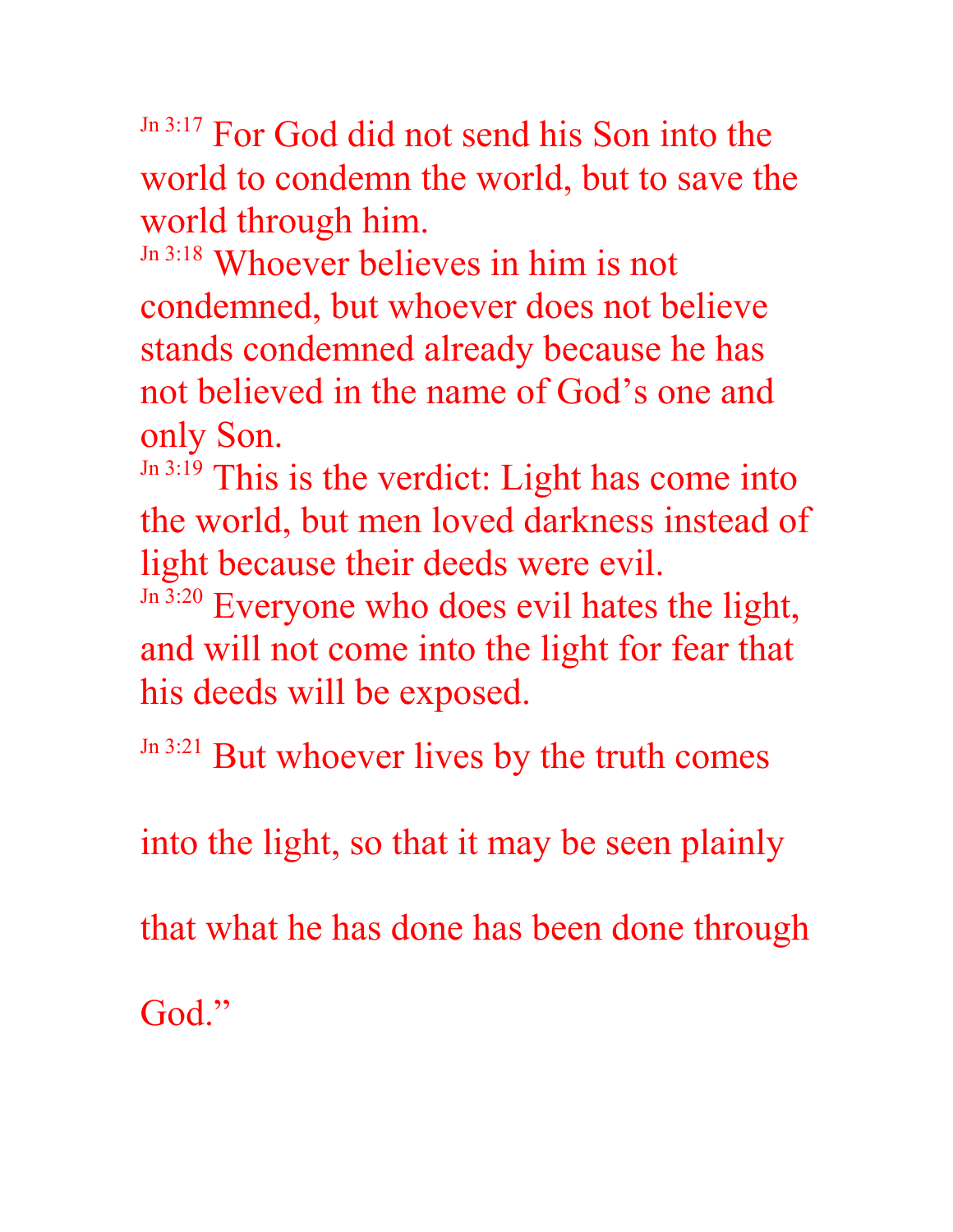God desires our hearts to turn to Him. Why do you think that there is a difference between God's Mosaic Law and God's Grace Laws? Aren't you glad that there is mercy for things that are false in our lives if we only believe in God's one and only begotten Son?

The Mosaic Law of God's wrath or judgment still exists for those who do not believe who Jesus is and in what He did on the cross. God's judgment is coming to false prophets and teachers. So in other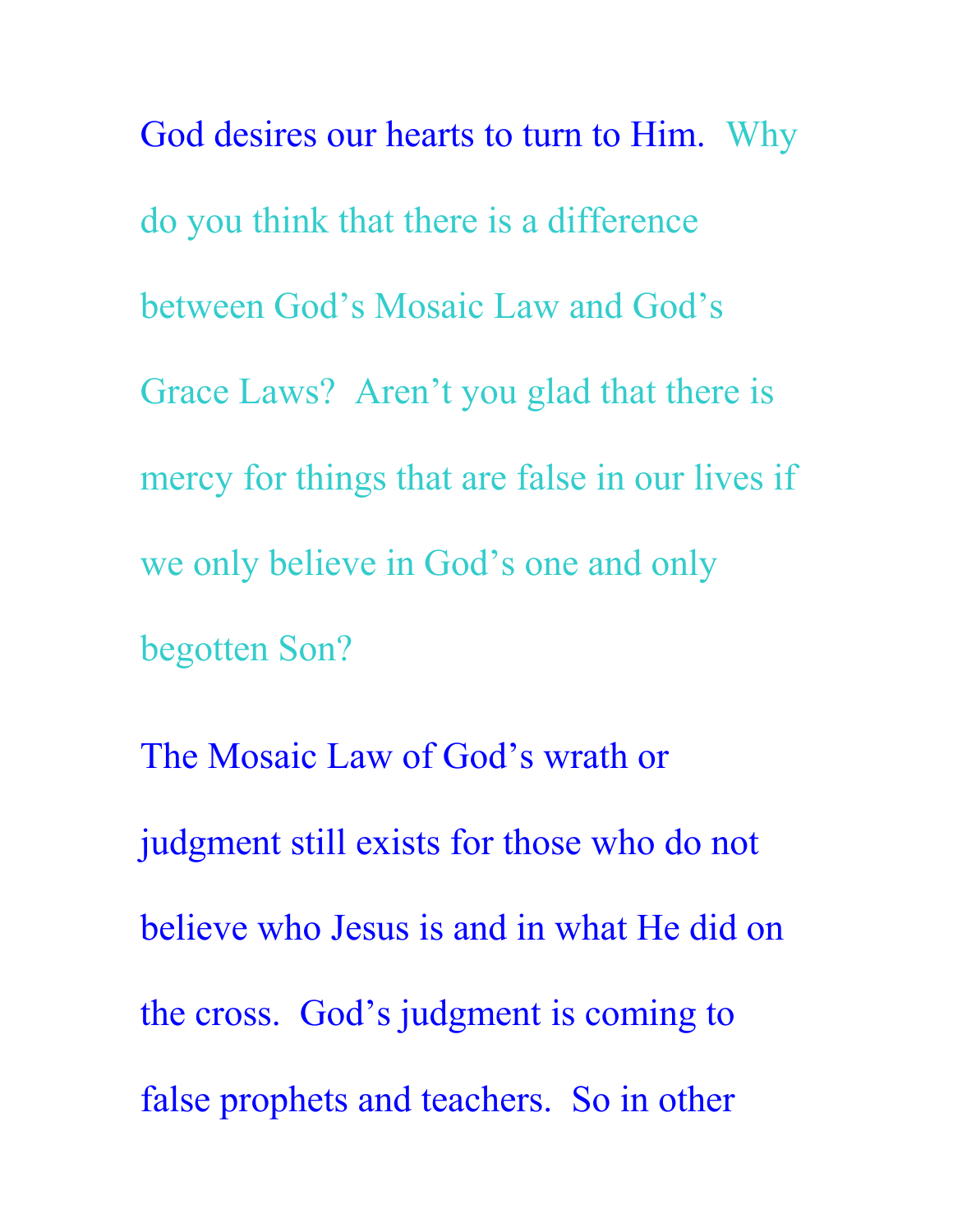words, when a false prophet or teacher comes and teaches; in their doctrine, DON'T YOU BELIEVE IT !!!

VII: Final Analysis And Parting Questions: When we as humans act like Gadget and go after something false, we are selling ourselves out to a possible, if not definite "Baal" in our own lives. We however as Christians, are not under God's Mosaic Law of judgment. We are under the Laws of His Grace. How can you tell people about Jesus, so all peoples will hear the truth about all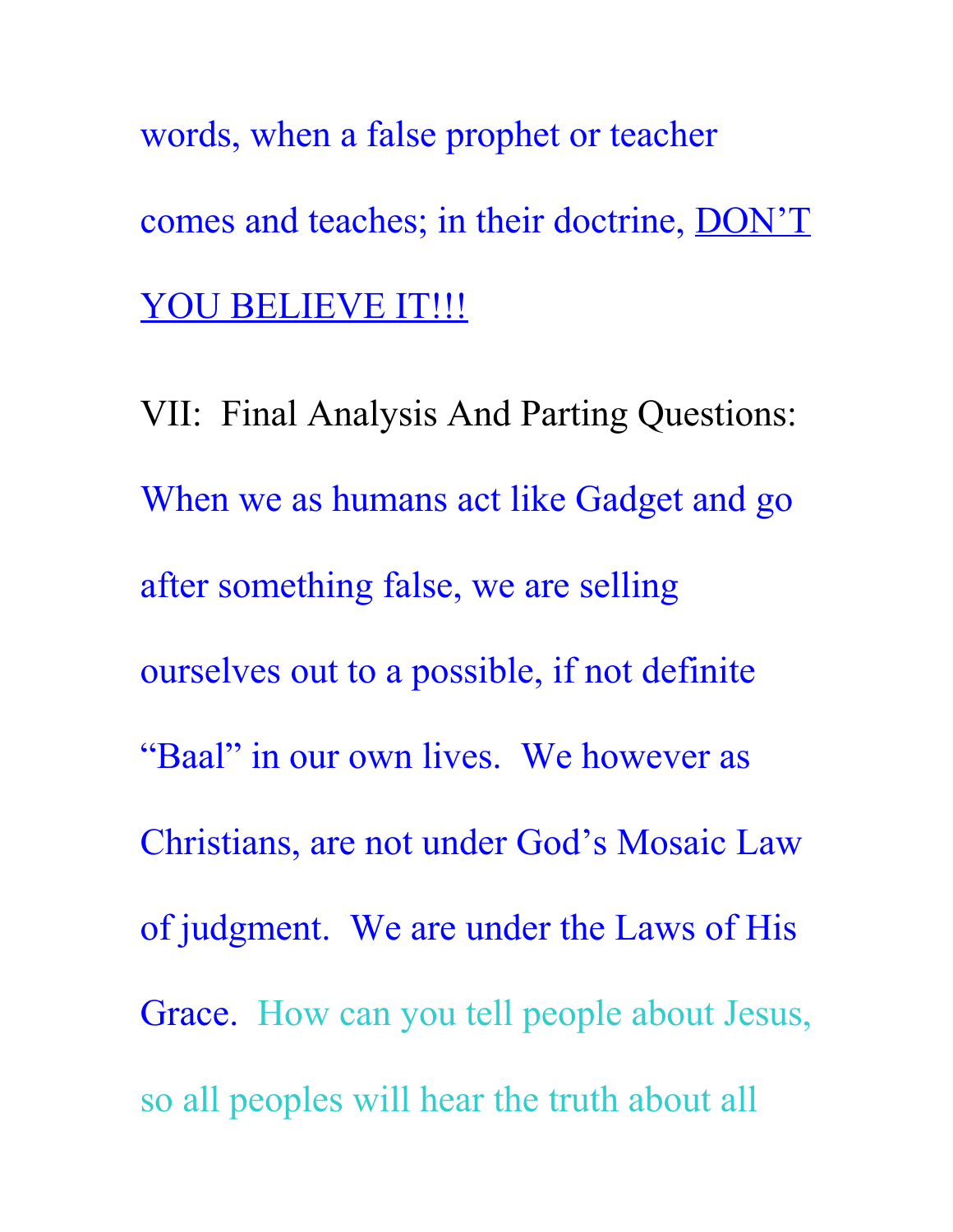the "Baals" of the world? How can you avoid the false doctrines of this world and have the fullness of Christ in your lives? I like Gadget's final quote at the end of the cartoon. I will leave you with this: Golly, you don't need the Cola Cult as an excuse to get together. As long as you know where you belong, that's what's important!! Pray to use this quote for your Christian walk. I know it helps me a lot!! Jesus is